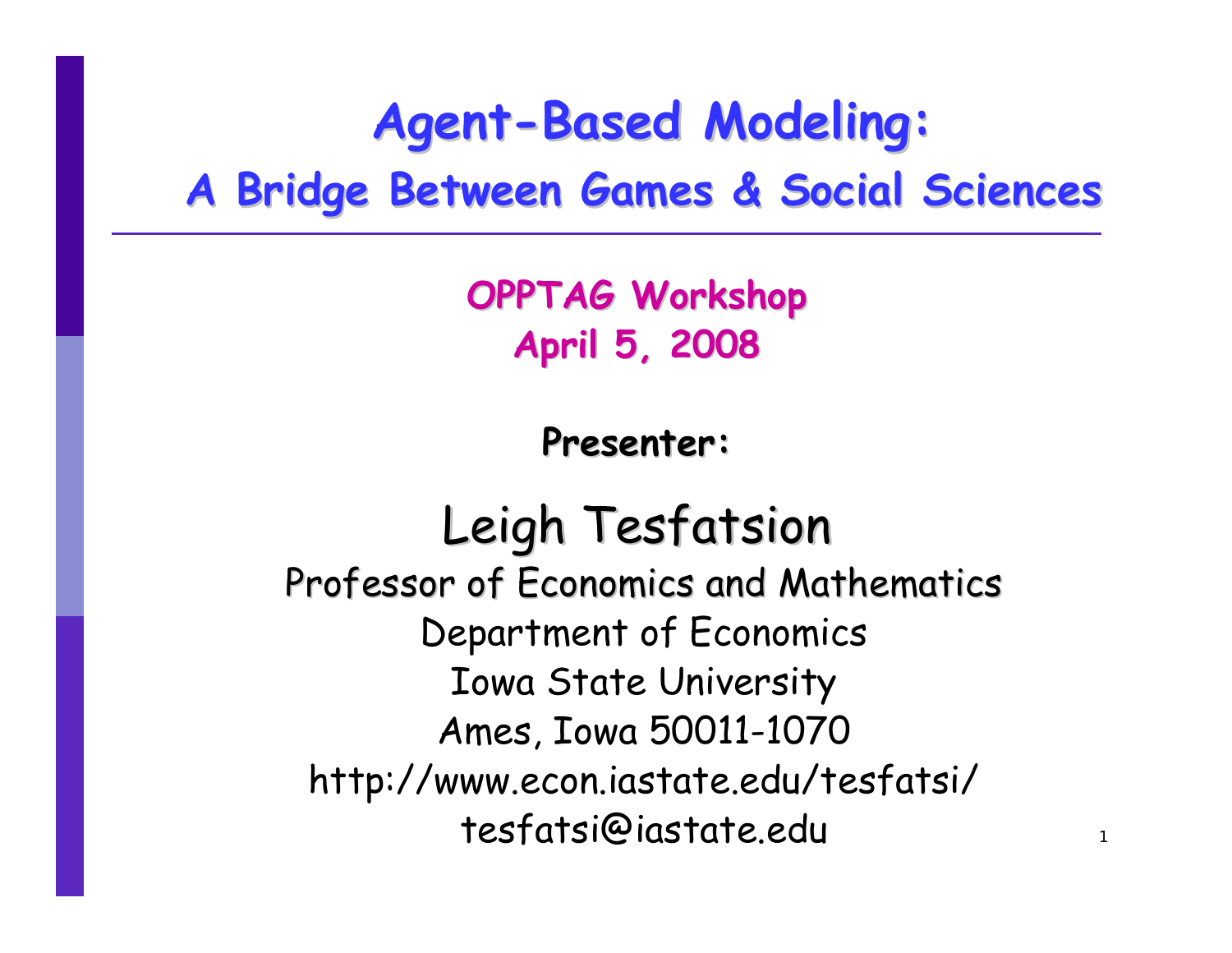### **Outline**

- **What is Agent-Based Modeling (ABM) Based Modeling (ABM) in a nutshell?**
- **Simple Hands-On Illustration: The Schelling Tipping Game**
- **Demonstration Software for the Schelling Tipping Game**
- **From Game Demos to Practical Use: Commercial Applications of ABM**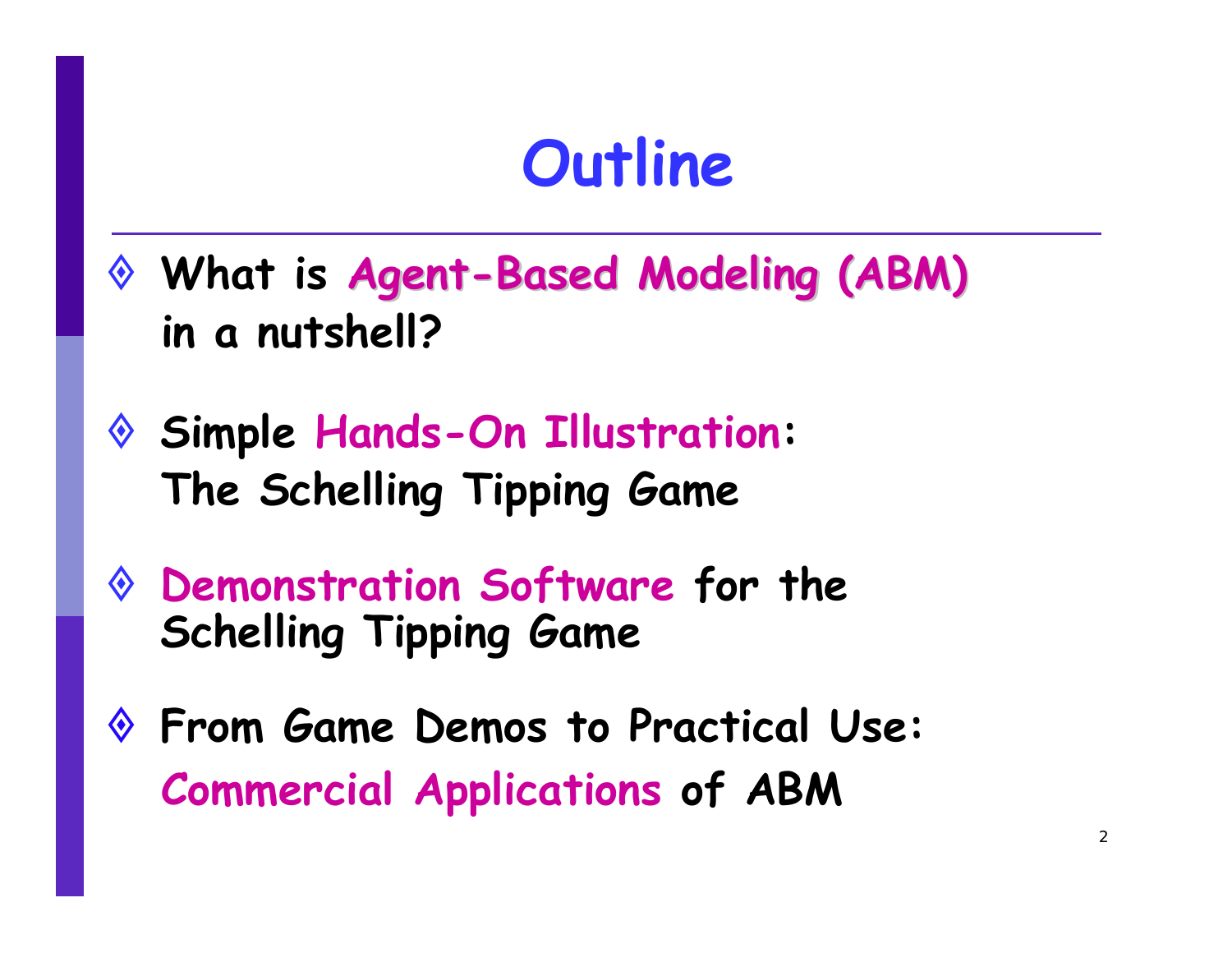# **What is ABM? What is ABM?**

#### Computational study of processes modeled as **dynamic systems of interacting agents**

### A **culture-dish approach**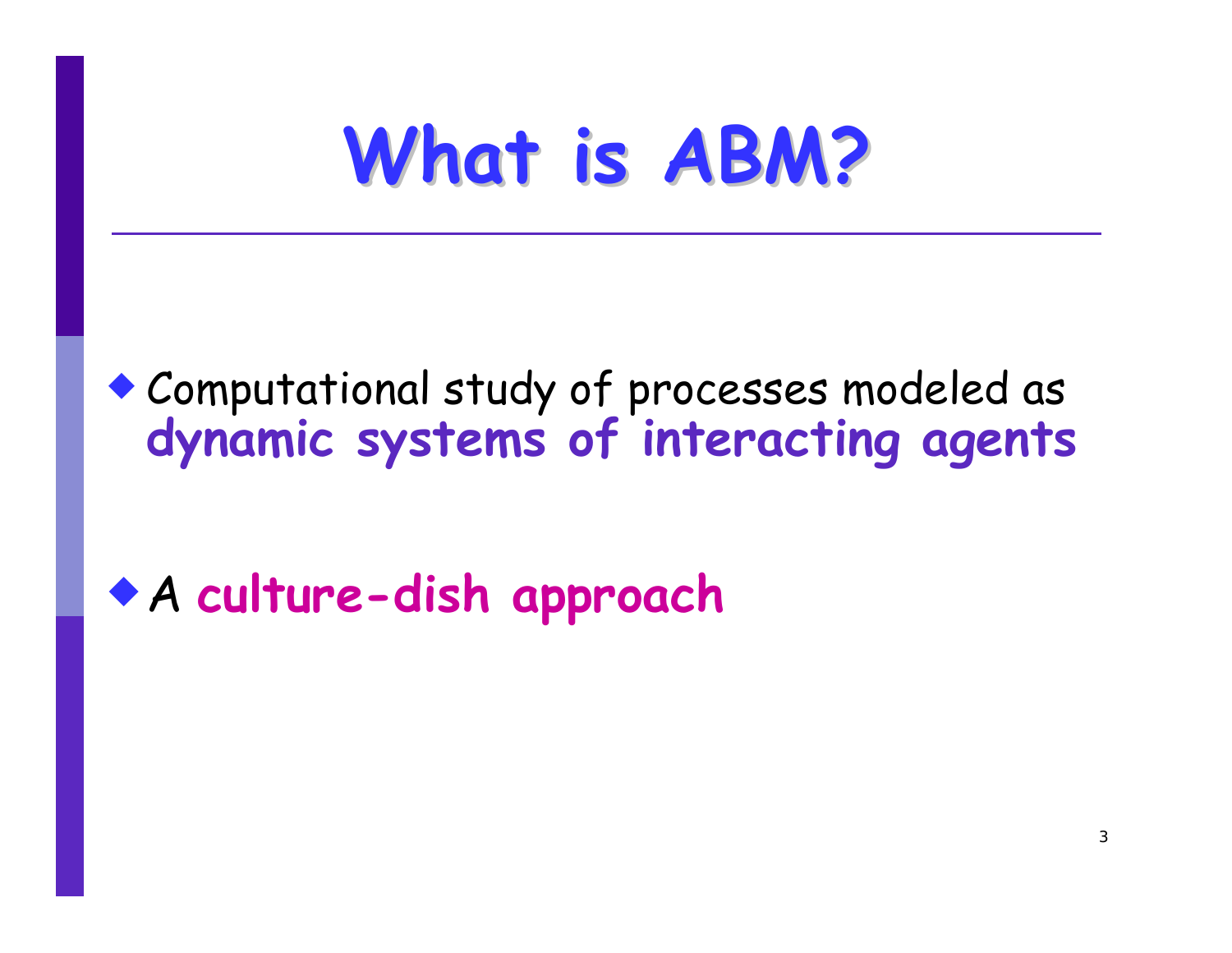# **ABM Culture-Dish Analogy**

- Modeler constructs a "virtual world" on a computer populated by various **agent types**
- Modeler sets **initial world conditions**
- Modeler then steps back to observe how the **world develops over time world**
- World events are **driven by agent interactions**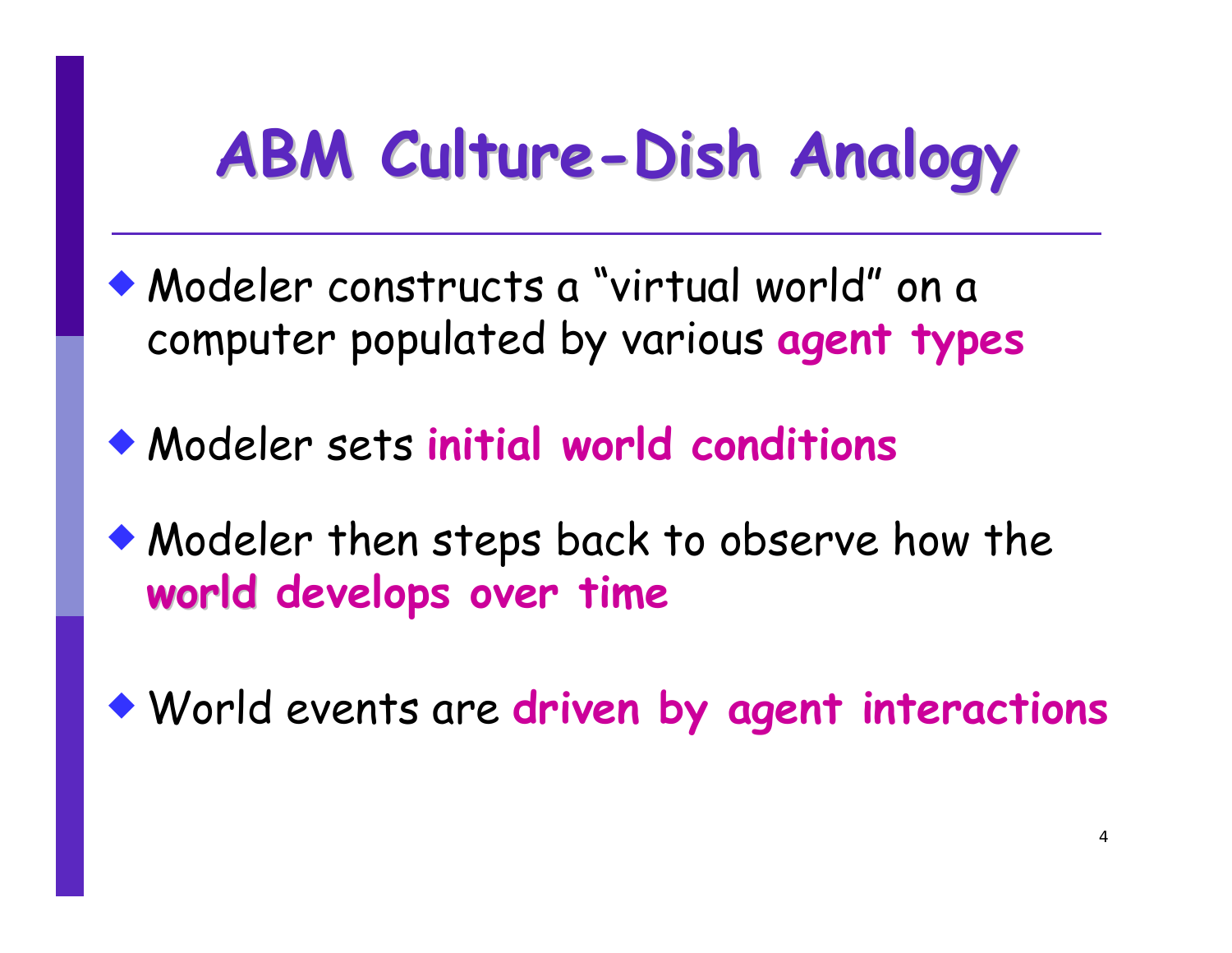# **ABM Agent Types ABM Agent Types**

**Agents =** Encapsulated software programs representing **individual, social, biological and/or physical entities**

Á Cognitive agents are capable (in various degrees) of

- y **Behavioral adaptation Behavioral adaptation**
- y **Social communication Social communication**
- y **Goal -directed learning directed learning**
- $\bullet$ **Endogenous evolution of interaction networks Endogenous evolution of interaction networks**
- $\bullet$ "Autonomy" (self-activation and self-determinism<br>based on private internal processes)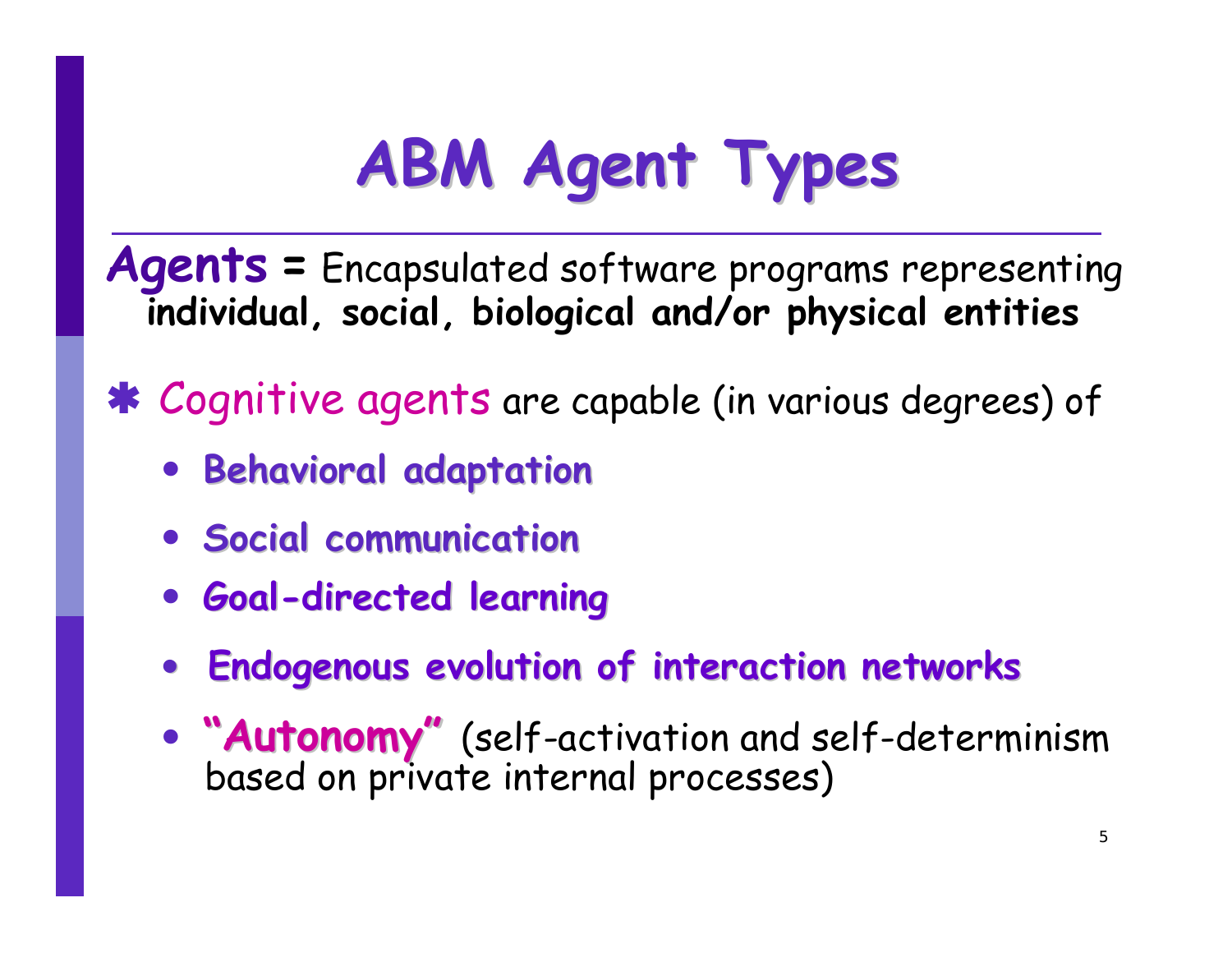### **So who has seen ABM in action?**

## **Conjecture = Everyone Has!! Conjecture = Everyone Has!!**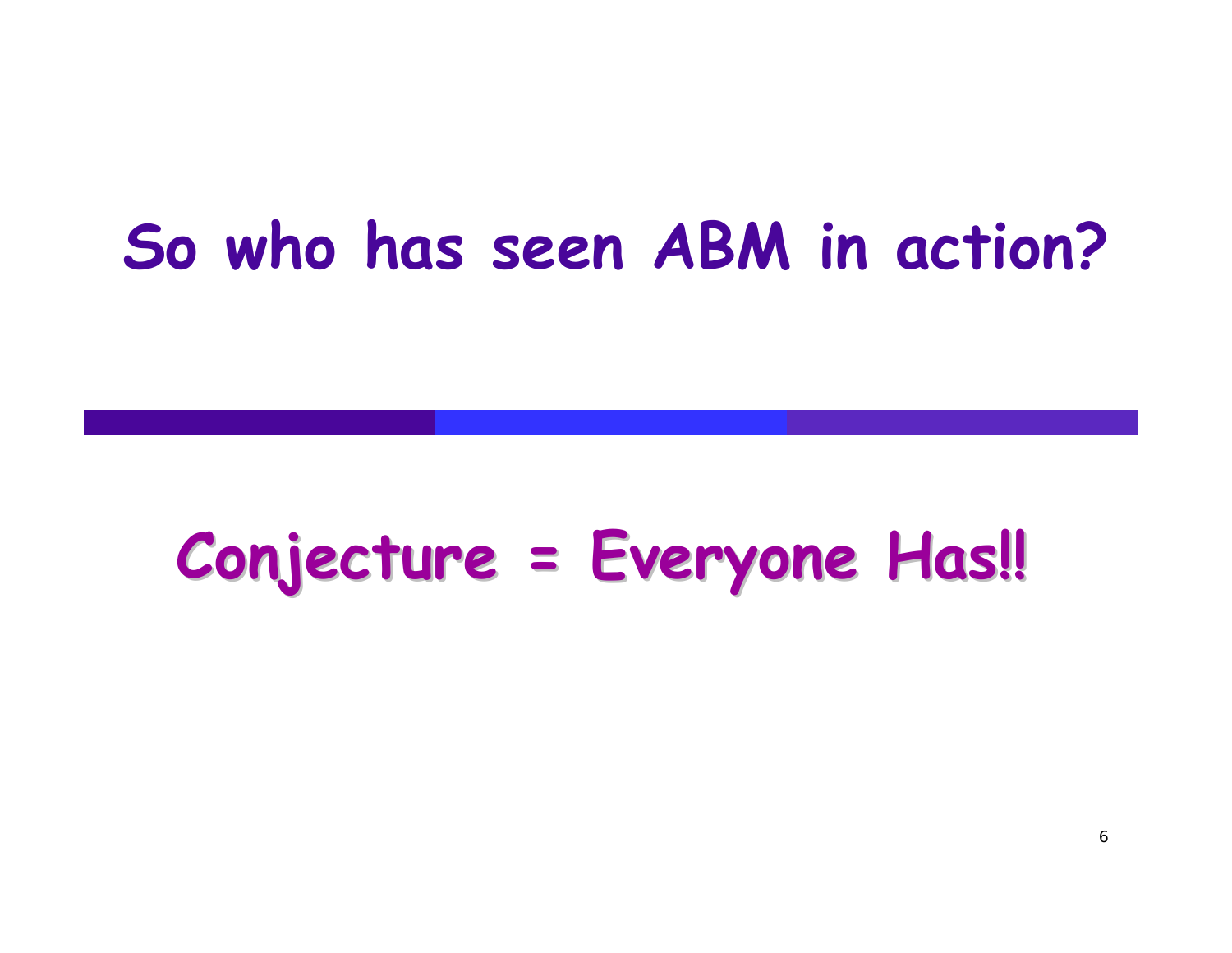#### **From http://www.massivesoftware.com/showcase/film /**









**Charlotte's Web X-Men: Last Stand Eragon Harry Potter: Order of the Phoenix**



**Fellowship of the**



**Ring (1st Trilogy) Flags of Our Fathers**



**I,Robot King Kong**









 **Night at the Museum**

**Two Towers(2nd in Trilogy) Caribbean: World's End Pirates of the** 

**Ratatouille**



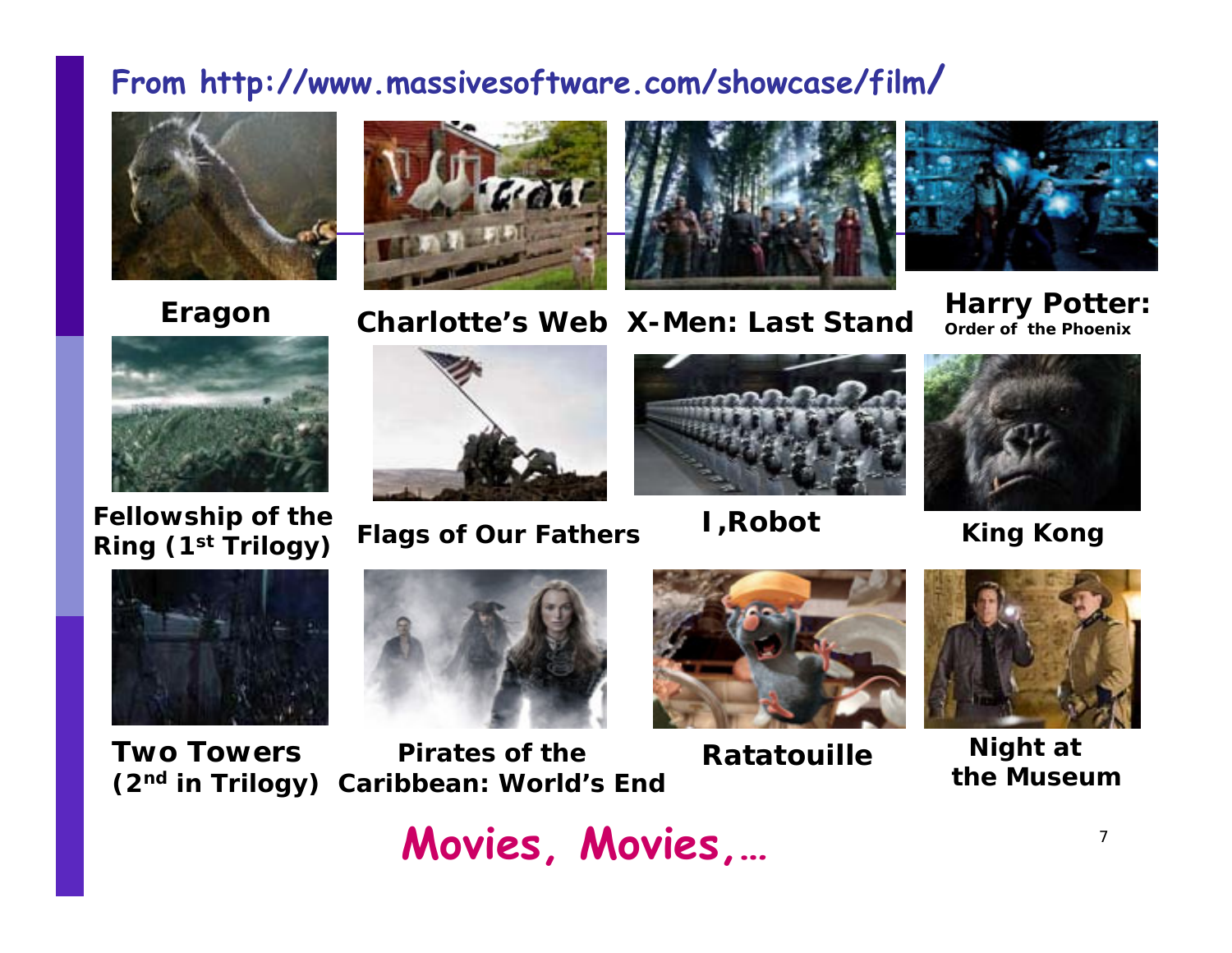

#### **Happy Feet Blades of Glory Ant Bully Elektra**





**Return ofthe King**

**World Trade Tower**



**Lion, Witch, &** 

**the Wardrobe**



**Live Free Or Die Hard**



**One Night with the King**



**Resident Evil:Extinction**





8

**Renaissance 300 And More Movies!!**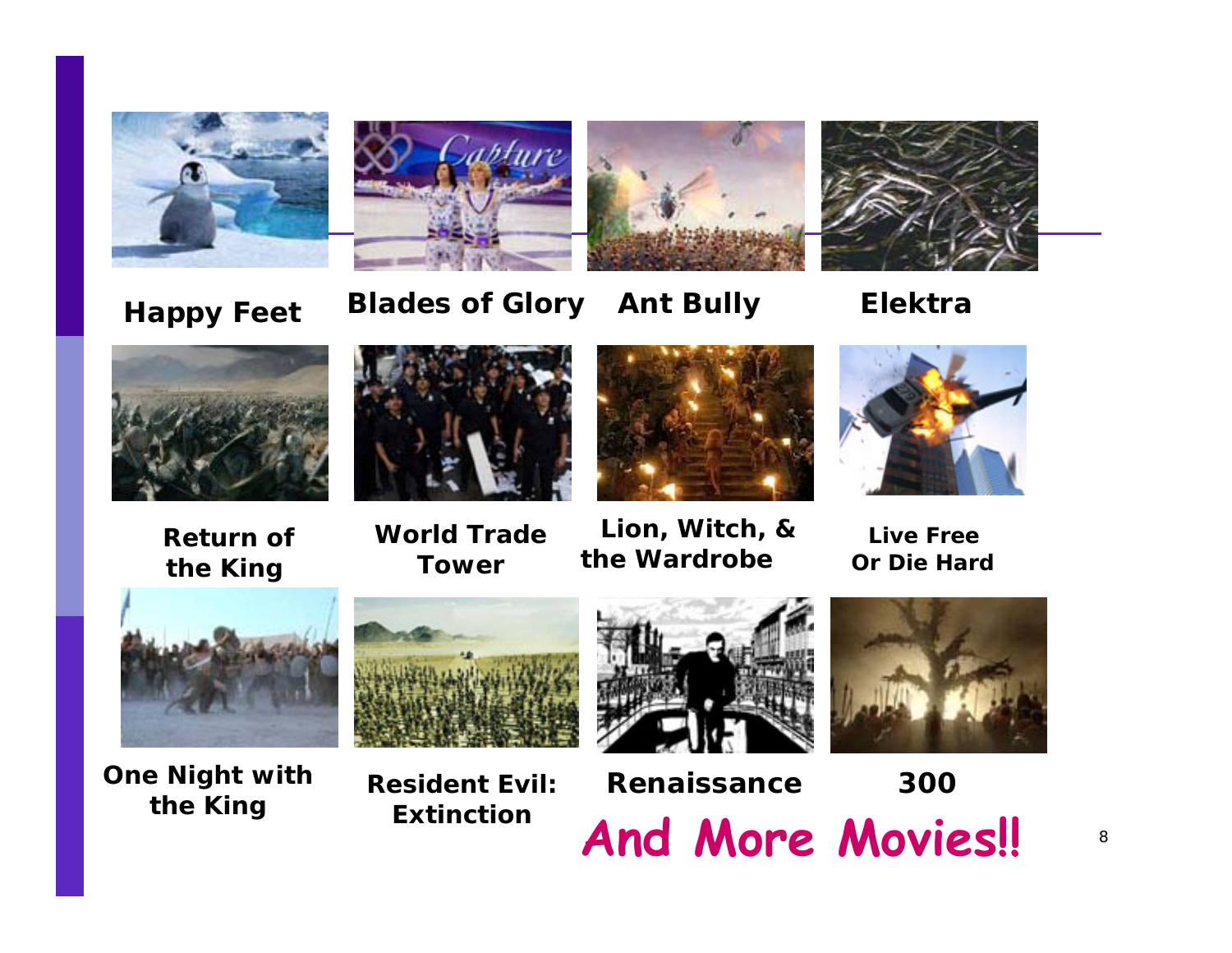### **ABM Hands-On Illustration: Schelling Tipping Game Basic Motivation Basic Motivation**

- An interesting and important puzzle:
	- after 1964 housing discrimination was illegal
	- since 1950 racial prejudice has declined
	- yet neighborhoods remain highly segregated
- T. C. Schelling (1978) hypothesized that segregation:
	- **g** does not need to be imposed (top-down)
	- does not reflect preferences (bottom-up)
	- self-organizes through dynamic interaction
- $\, \blacksquare \,$  Schelling was a co-recipient of the 2005 Nobel Prize in  $\,$ Economics. He is considered a "father" of ABM.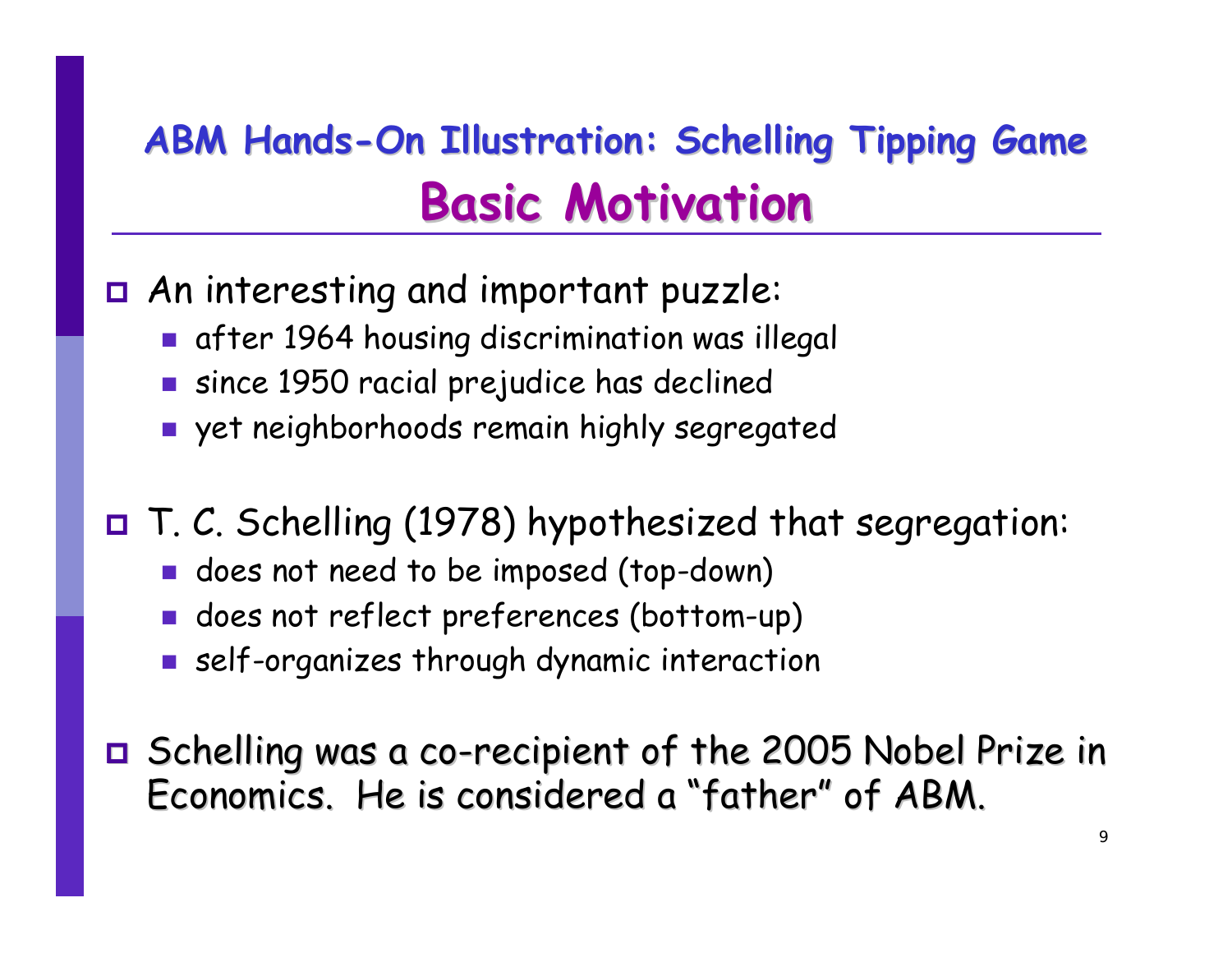## **The Schelling Tipping Game The Schelling Tipping Game**

#### **Micro-level rules of the game**



Stay if **more than one third** of your neighbors are "kin" **> 1/3**



### **≤ 1/3**

Move to random "tolerable" vacant location otherwise, if possible.



Thomas C. Schelling **Micromotives and Macrobehavior, 1978**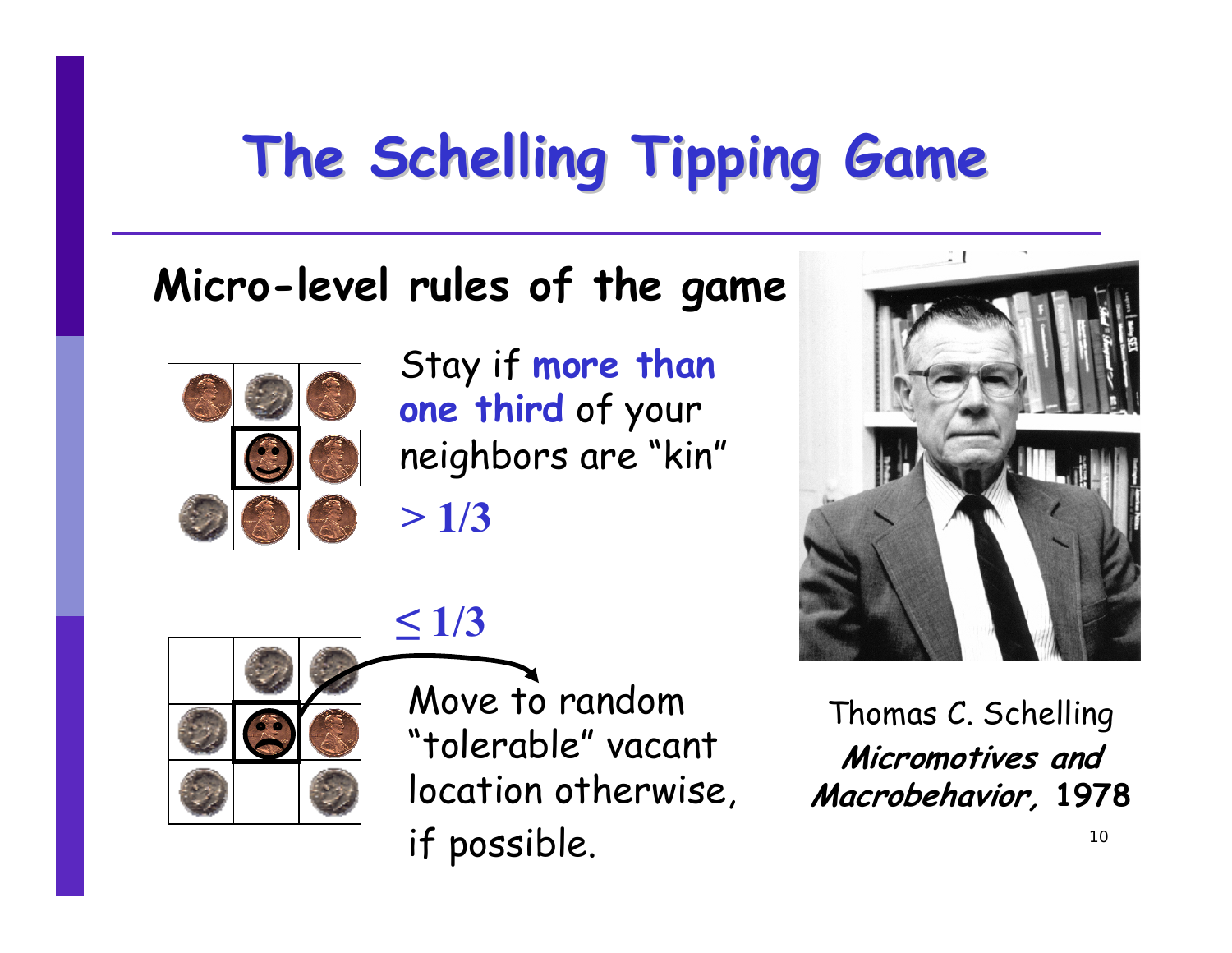### **Counting "Neighbors" for the Schelling Tipping Game Schelling Tipping Game**







**Interior agent A up to 8 neighbors** **Border agent A up to 5 neighbors**

**Corner agent A up to 3 neighbors**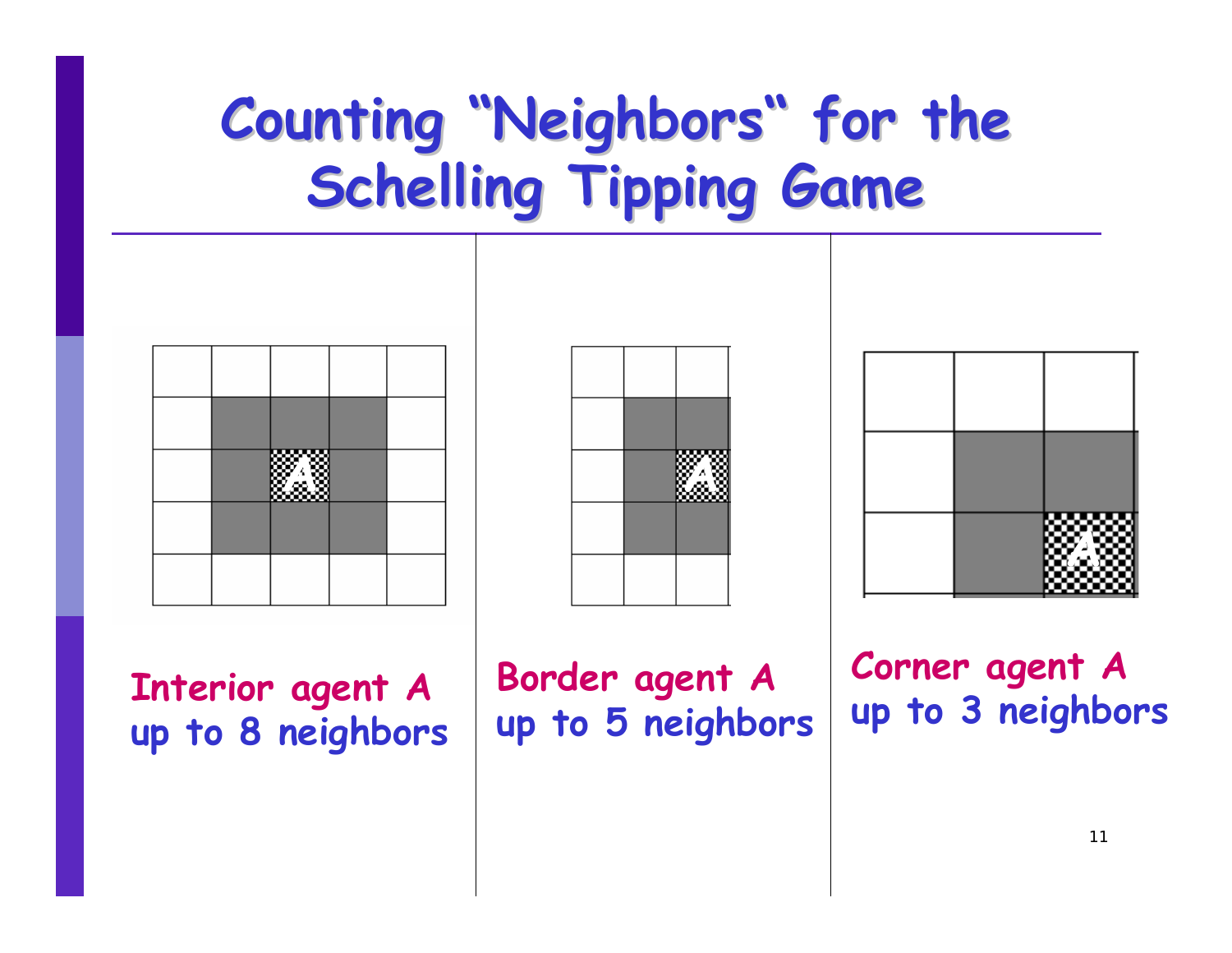### **"Happiness Rule Happiness Rule" for the Schelling Tipping Game the Schelling Tipping Game**

 Each agent is "happy" (no need to move) if **more than 1/3** of its neighbors are of same type.

 Boxes below give number of neighbors that must be "same type" for happiness given the total neighbors an agent has, from  $\bar{0}$  to 8.

|  | $\sim$ | 50 |  | Total<br><b>Neighbors</b> |
|--|--------|----|--|---------------------------|
|  | $\sim$ |    |  |                           |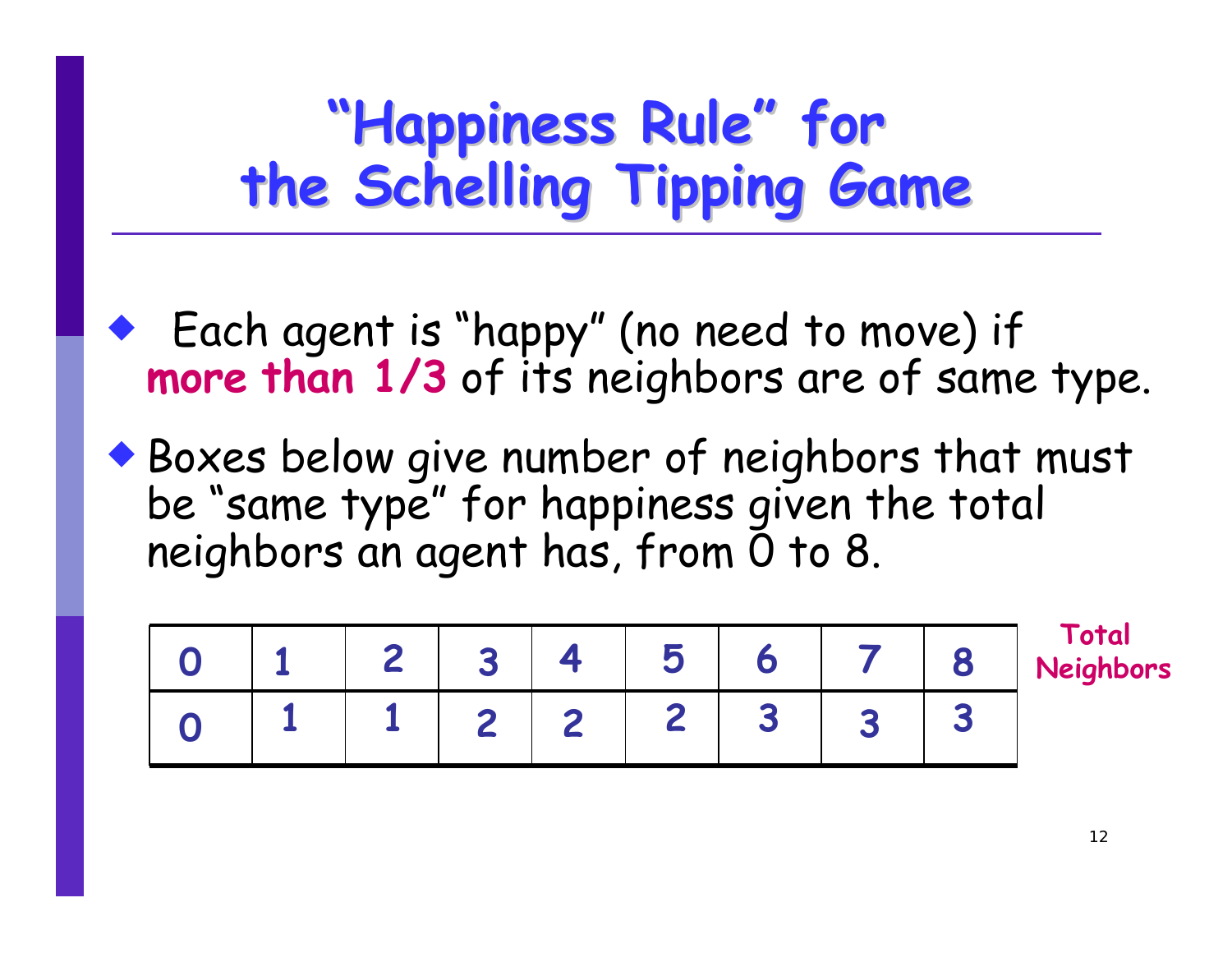#### **Starting Pattern for the Schelling Tipping Game**

|        | $\mathbf{o}$ | x            | $\circ$     | x    | $\circ$     | x            |              |
|--------|--------------|--------------|-------------|------|-------------|--------------|--------------|
| $\,$ O | $\mathbf x$  | o            | x           | о    | $\mathbf x$ | $\mathbf{o}$ | $\mathbf x$  |
| х      | $\,$ O       | x            | $\mathbf O$ | x    | o           | x            | $\mathbf{o}$ |
| o      | x            | o            | x           | $\,$ | x           | $\,$         | $\mathbf x$  |
| х      | $\,$         | х            | $\,$        | x    | $\,$        | х            | $\,$         |
| o      | x            | $\mathbf{o}$ | x           | $\,$ | x           | $\mathbf{o}$ | x            |
| х      | $\,$         | х            | o           | х    | o           | х            | $\mathbf{o}$ |
|        | $\mathbf x$  | o            | х           | $\,$ | x           | $\,$         |              |

13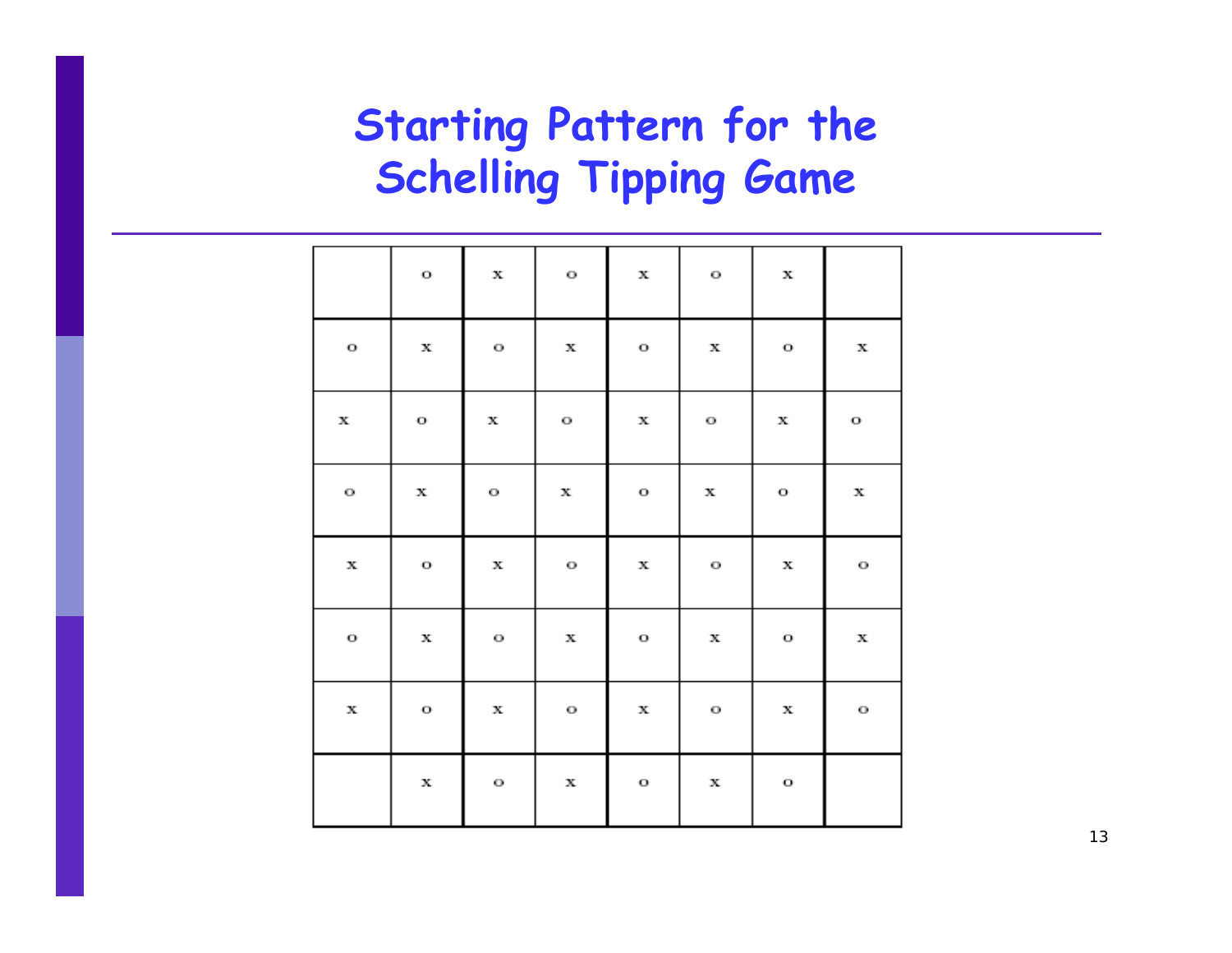#### **Now "Play the Game Play the Game " !!**

- Given the pattern on previous slide, everyone is happy and no one moves. Now **remove 10**  randomly selected agents from the board.
- ◆ Starting from the top row, moving from left to right, row by row, **check for unhappy agents**.
- Every time you encounter an unhappy agent, **if possible move him** to a "tolerable" vacant square where he is happy; **otherwise remove him**.
- 14• Keep going until there are no unhappy agents left on the board. What degree of segregation does the **resulting pattern** display?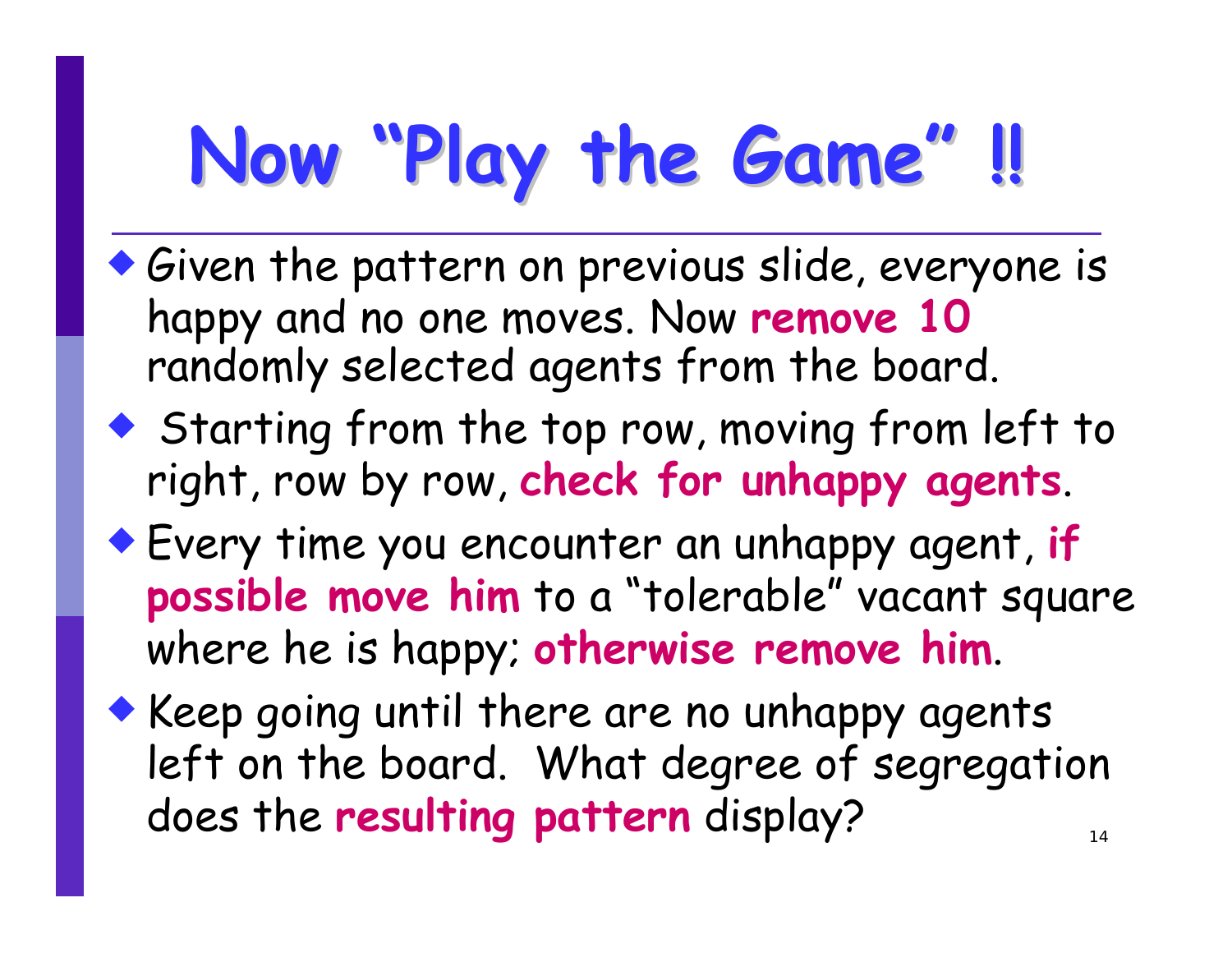#### **Extended Schelling Tippling Game Demo** Basic Model by T. Schelling; Demo developed by C. Cook **http://www.econ.iastate.edu/tesfatsi/acedemos.htm**



**O** Checkerboard city model  $\Box$  3 agent types (red, blue, green), plus vacant locations  $\Box$  Agents satisfied with their location if "enough" of their neighbors are of their own type; otherwise they move.  $\Box$  **KEY FINDING: KEY FINDING:** City can "tip" into high segregation even if agents have only mild preferences for living with agents of their own type!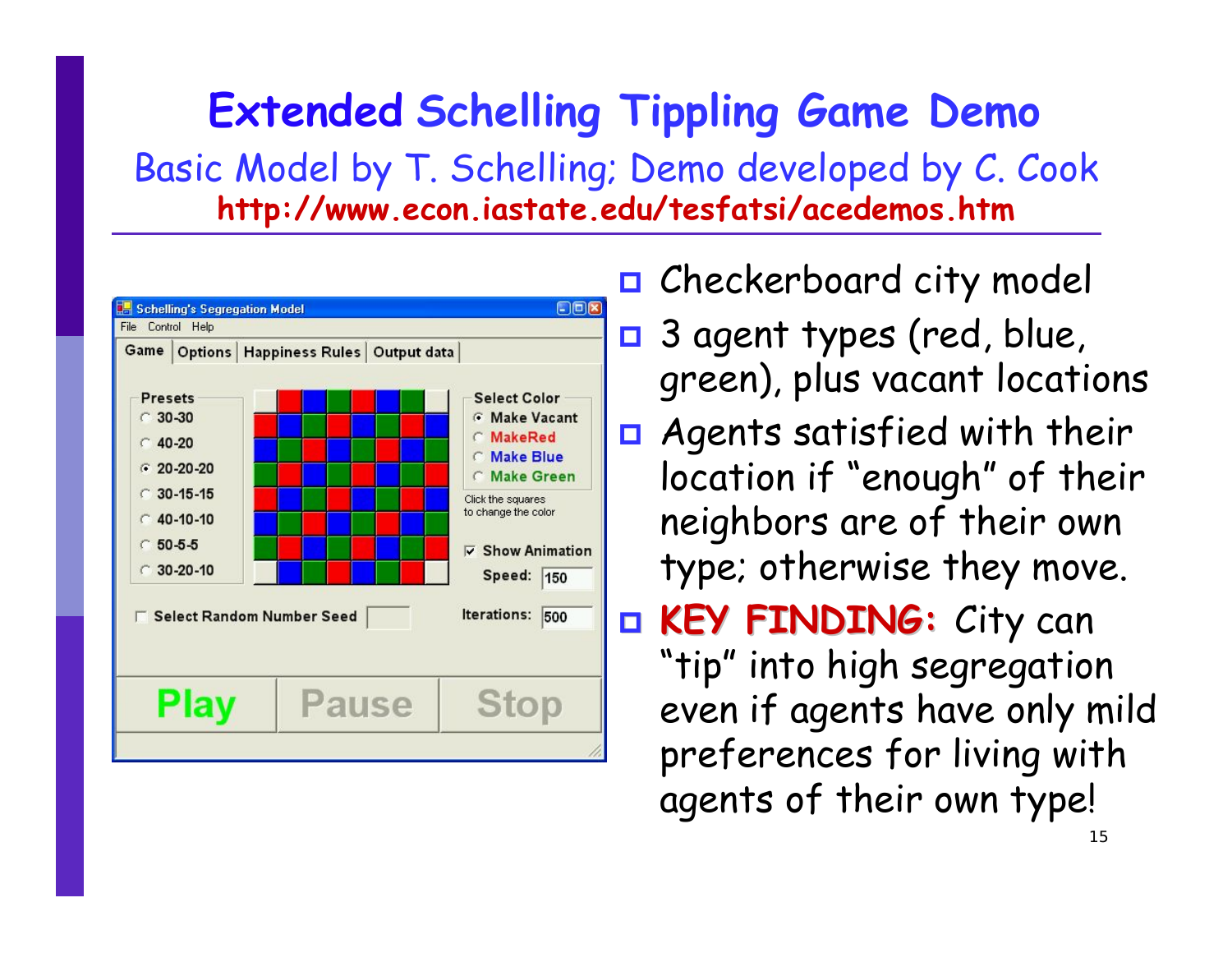#### **Schelling Tipping Game Demo … Continued** (Agent Happiness Rules)

| $\Box$ dk)<br><b>15 Schelling's Segregation Model</b><br>File Control Help |  |                                 |  |  |  |  |  |
|----------------------------------------------------------------------------|--|---------------------------------|--|--|--|--|--|
| Game   Options   Happiness Rules   Output data                             |  |                                 |  |  |  |  |  |
|                                                                            |  |                                 |  |  |  |  |  |
| No. Neighbors: 1 2 3 4 5 6 7 8                                             |  |                                 |  |  |  |  |  |
| Red                                                                        |  | $1$ $1$ $2$ $2$ $2$ $3$ $3$ $3$ |  |  |  |  |  |
| <b>Blue</b>                                                                |  | $1$ $1$ $2$ $2$ $2$ $3$ $3$ $3$ |  |  |  |  |  |
| Green                                                                      |  | $1$ $1$ $2$ $2$ $2$ $3$ $3$ $3$ |  |  |  |  |  |
| <b>Restore Defaults</b>                                                    |  |                                 |  |  |  |  |  |
| <b>Stop</b><br><b>Play</b><br><b>Pause</b>                                 |  |                                 |  |  |  |  |  |
| <b>Stopped</b>                                                             |  |                                 |  |  |  |  |  |

- **<u>o</u>** User specifies a happiness rule for each agent type
- Given n neighbors, how many have to be like me in order for me to be happy at my current location?
- Unhappy agents attempt to move to vacant spots at which they would be happy.
- **O** Does this cause city to "tip" into a segregated pattern?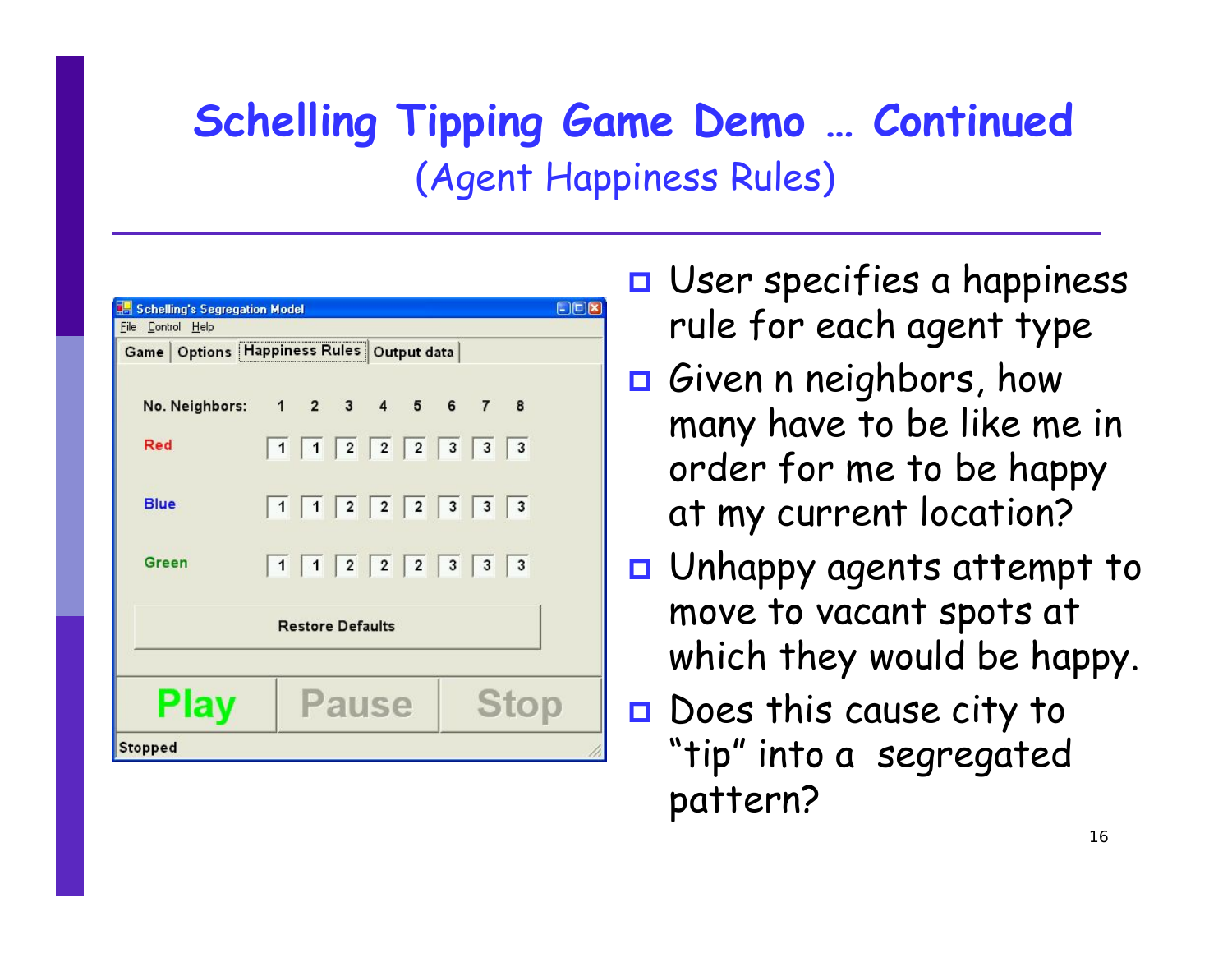#### **A More Advanced Version of the Schelling Tipping Game A More Advanced Version of the Schelling Tipping Game (Mark Fossett, Texas A&M, sociweb.tamu.edu/vlabresi/sslite3.htm)**

| <b>CVLAB-RESI</b><br>Texas A&M Univ.                                                            | 11 - A A<br>in teachtracha agus an coisig | and the property of the |                      | <b>SimSeg Lite</b><br><b>Progress</b><br>30 Cycles<br><b>Dissimilarity Scores</b><br>White-Black  70<br>White-Hispan  75<br>Hispan-Black  79<br><b>Isolation, Clustering,</b><br><b>&amp; Centralization</b><br>W<br>79<br>75 - 26<br>58<br>43<br><b>B</b><br>34<br>61<br>51<br>34<br><b>H</b><br>Moves in Cycle<br>Attempted  1143<br>Completed<br>311<br><b>Households</b><br><b>White </b> 2706<br><b>Black </b><br>937<br>930<br>Hispan<br>Vacant<br>180 |  |  |  |
|-------------------------------------------------------------------------------------------------|-------------------------------------------|-------------------------|----------------------|--------------------------------------------------------------------------------------------------------------------------------------------------------------------------------------------------------------------------------------------------------------------------------------------------------------------------------------------------------------------------------------------------------------------------------------------------------------|--|--|--|
| 30 Cycles<br><b>User Defined Scenario</b><br>Displaying Ethnicity & SES                         |                                           |                         |                      |                                                                                                                                                                                                                                                                                                                                                                                                                                                              |  |  |  |
| S4-Seek SES & HQ<br><b>IS-Inequality V.High</b><br>A5-Area Strat V.High<br>M2-Means Testing -ON |                                           |                         |                      |                                                                                                                                                                                                                                                                                                                                                                                                                                                              |  |  |  |
| D1-No Discrimination<br>P5-Survey Preferences (per Bobo et al.)<br>N2-Nearby Areas -ON          |                                           |                         |                      |                                                                                                                                                                                                                                                                                                                                                                                                                                                              |  |  |  |
| Help                                                                                            | <b>Reset</b>                              | Continue                | <b>Show Settings</b> | Legend                                                                                                                                                                                                                                                                                                                                                                                                                                                       |  |  |  |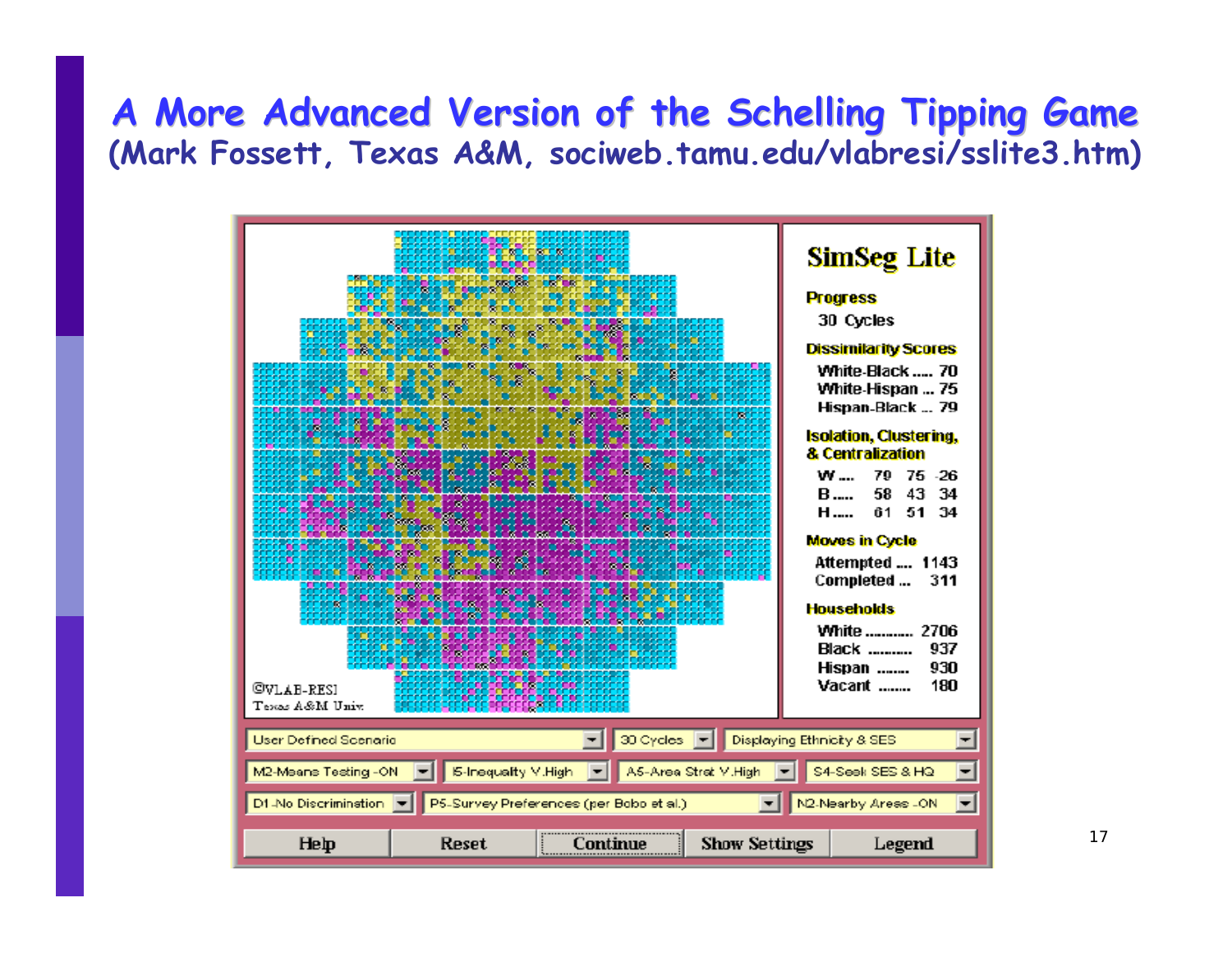### **Numerous Commercial ABM Applications Numerous Commercial ABM Applications**

**www.econ.iastate.edu/tesfatsi/AgentLink.50CommercialApplic.MLuck www.econ.iastate.edu/tesfatsi/AgentLink.50CommercialApplic.MLuck.pdf**

The success of the Internet has changed the way we think about computing. No longer is computing just about numerical calculation, or information processing, it is now about interaction and co-ordination between distinct entities.

Agent systems provide us with the means to design and implement interactive computing, whether between machines, or people, or both.

**Professor Michael Luck AgentLink Roadmap Co-ordinator School of Electronics and Computer Science** University of Southampton

.<br>flexible manufacturing, Roomba vacuums, shop/price bots, scheduling,... Satellites, primary health care, business management, Internet auctions (eBay), insurance claims processing, large-scale transport, movies, manufacturing, telecommunications, deep-space exploration, product distribution routing, military gaming, autonomic computing,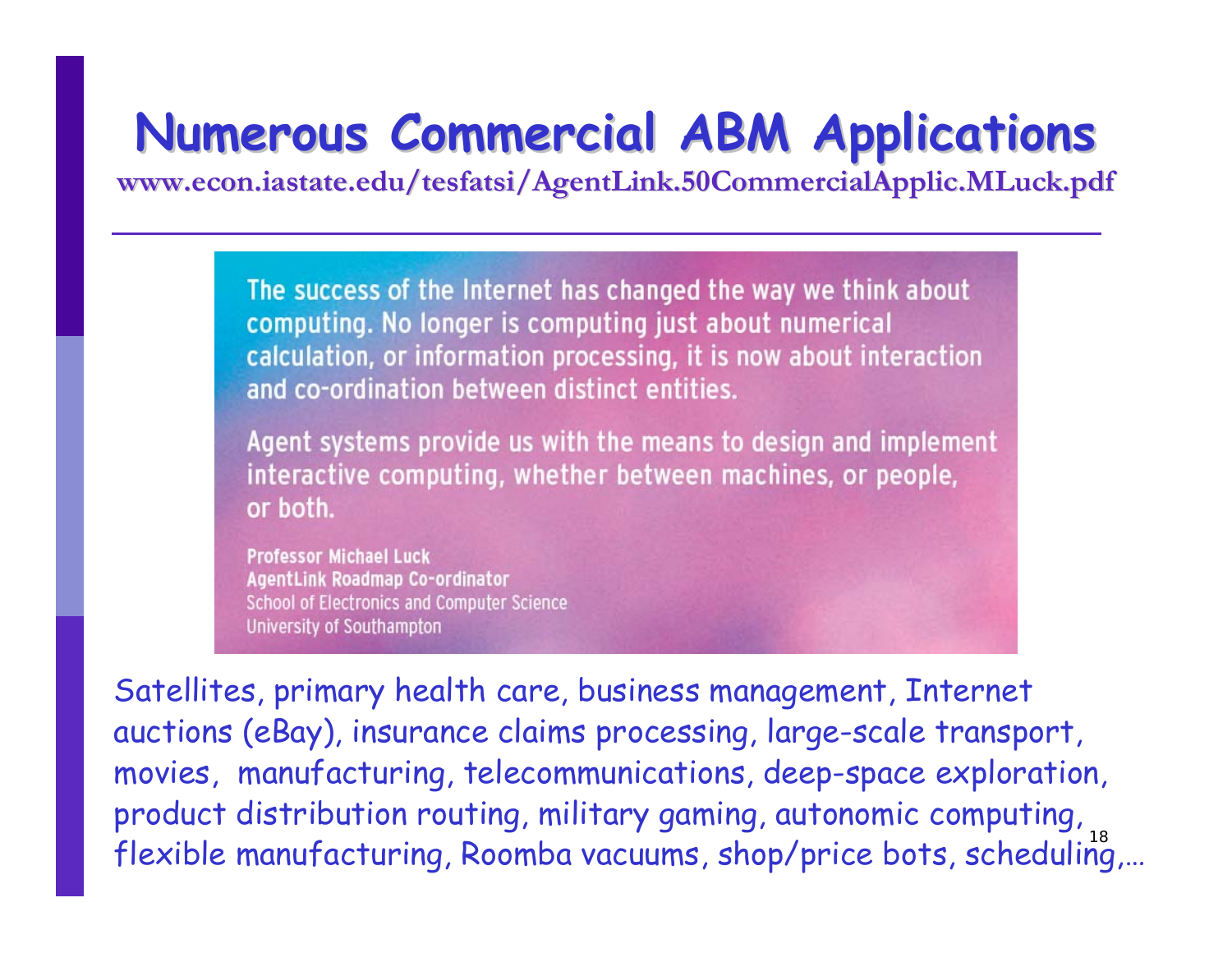# **In Summary: Why ABM? In Summary: Why ABM?**

#### $\Box$ a technique for theorizing

- that is designed to address complex real-world issues
- $\Box$  a practical approach to real-world issues
	- that permits modeling tools to be adapted to the problem instead of having to adapt the problem to the tools
- $\Box$  and a fun way to explore real-world issues
	- p. that permits creative experimentation with new ideas
	- $\sim$  1 that encourages "out of control" programming that can surprise and inform